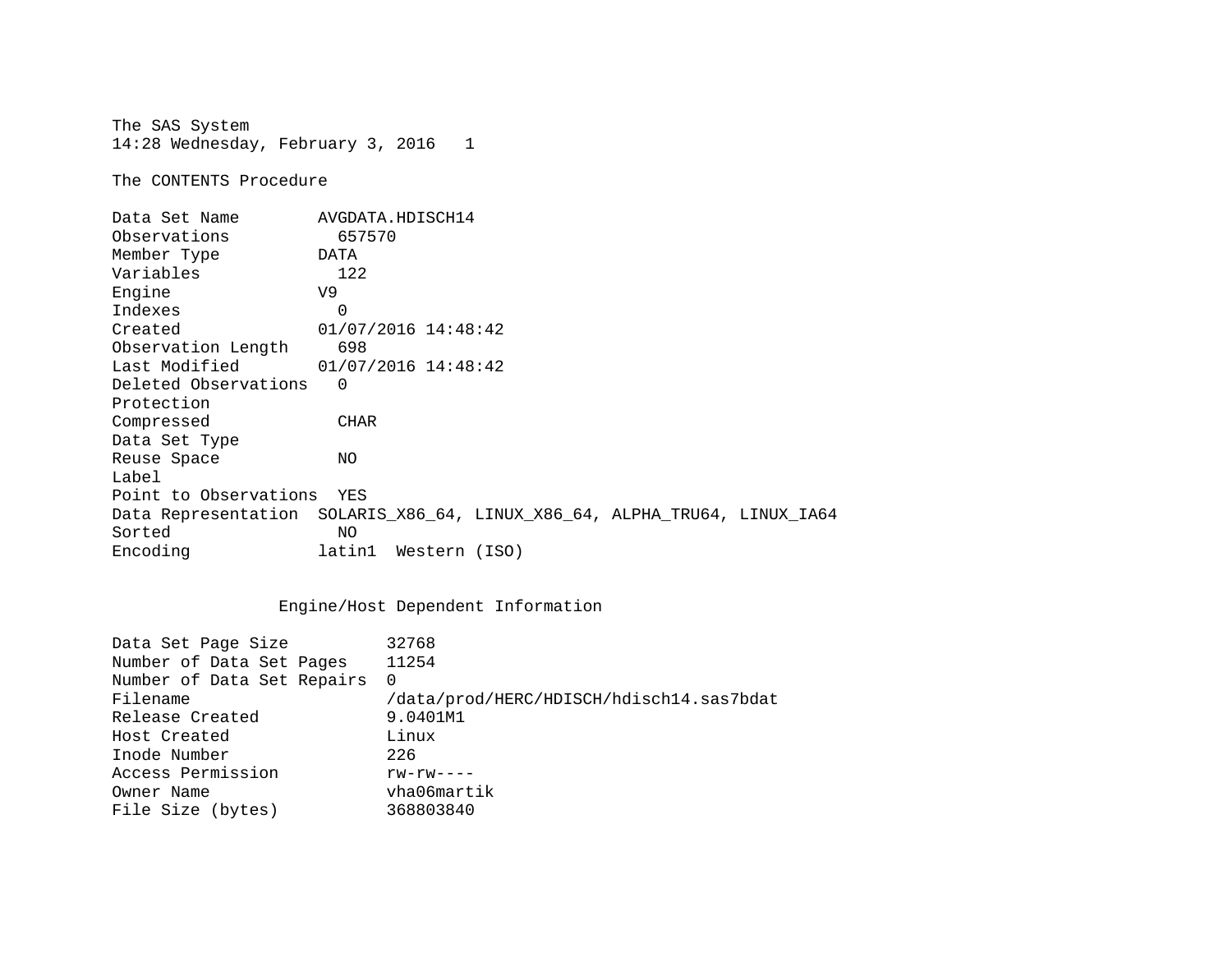| Variable   | Type                                                                   | Len          | Format                               | Informat                                            | Label                                       |
|------------|------------------------------------------------------------------------|--------------|--------------------------------------|-----------------------------------------------------|---------------------------------------------|
| PatientICN | Char                                                                   | 50           | \$50.                                | \$50.                                               | PatientICN                                  |
|            | Char                                                                   | $\mathbf{1}$ | \$1.                                 | \$11.                                               | ASSOC. PCP                                  |
|            | Char                                                                   | 1            |                                      |                                                     | ASSOCIATE PCP TYPE                          |
|            | Num                                                                    | 3            | б.                                   | б.                                                  | ADMIT DRGMS                                 |
| admitday   | Num                                                                    | 4            | DATE9.                               | DATE9.                                              | ADMIT DATE                                  |
| admitdrg   | Num                                                                    | 3            | б.                                   | б.                                                  | ADMIT DRG                                   |
| admitdx    | Char                                                                   | 6            | \$6.                                 | \$7.                                                | ADMITTING DIAGNOSIS                         |
| ag8r       | Num                                                                    | 3            | 11.                                  | 11.                                                 | PLACEHOLDER AGE GROUP                       |
| age        | Num                                                                    | 3            | б.                                   | б.                                                  | AGE                                         |
| aggabs     | Num                                                                    | 3            | 11.                                  | 11.                                                 | AGG ABSENCE DAYS                            |
| bornday    | Num                                                                    | 4            | DATE9.                               | DATE9.                                              | PLACEHOLDER DATE OF BIRTH                   |
| cost0      | Num                                                                    | 8            | DOLLAR15.2                           |                                                     | Cost Cat 0 (Acute Med)                      |
| cost1      | Num                                                                    | 8            | DOLLAR15.2                           |                                                     | Cost Cat 1 (Rehab)                          |
| cost2      | Num                                                                    | 8            | DOLLAR15.2                           |                                                     | Cost Cat 2 (Blind Rehab)                    |
| cost3      | Num                                                                    | 8            | DOLLAR15.2                           |                                                     | Cost Cat 3 (SCI)                            |
| cost4      | Num                                                                    | 8            | DOLLAR15.2                           |                                                     | Cost Cat 4 (Surgery)                        |
| cost5      | Num                                                                    | 8            | DOLLAR15.2                           |                                                     | Cost Cat 5 (Psych)                          |
| cost6      | Num                                                                    | 8            | DOLLAR15.2                           |                                                     | Cost Cat 6 (Sub Abuse)                      |
| cost7      | Num                                                                    | 8            | DOLLAR15.2                           |                                                     | Cost Cat 7 (Inter Med)                      |
| cost8      | Num                                                                    | 8            | DOLLAR15.2                           |                                                     | Cost Cat 8 (Dom)                            |
| cost9      | Num                                                                    | 8            | DOLLAR15.2                           |                                                     | Cost Cat 9 (Nursing)                        |
| cost10     | Num                                                                    | 8            | DOLLAR15.2                           |                                                     | Cost Cat 10 (PRRTP)                         |
| cost11     | Num                                                                    |              | DOLLAR15.2                           |                                                     | Cost Cat 11 (ICU)                           |
|            | Num                                                                    |              | DOLLAR15.2                           |                                                     | Cost Cat 999 (Unidentified)                 |
| cst_meth   | Num                                                                    |              |                                      |                                                     | Cost Method                                 |
|            | Num                                                                    |              |                                      |                                                     | ALL OTHER FIX DIR COST                      |
|            | Num                                                                    |              |                                      |                                                     | ALL OTHER FIX IND COST                      |
|            | Num                                                                    |              |                                      |                                                     | PLACEHOLDER TOTAL OTHER COST                |
| dao_unt    | Num                                                                    |              |                                      |                                                     | ALL OTHER UNITS                             |
| dao_vd     | Num                                                                    |              |                                      |                                                     | ALL OTHER VAR COST                          |
| dao_vl4    | Num                                                                    | 8            | 22.6<br>22.6                         |                                                     | ALL OTHER VL4 COST                          |
| dao_vl5    | Num                                                                    | 8            |                                      | 22.6                                                | ALL OTHER VL5 COST                          |
|            | a_pcp<br>a_pcptyp<br>addrgms<br>cost999<br>dao_fd<br>dao_fi<br>dao_tot |              | 8<br>8<br>3<br>8<br>8<br>8<br>3<br>8 | \$1.<br>22.6<br>22.6<br>22.6<br>11.<br>22.6<br>22.6 | \$7.<br>22.6<br>22.6<br>22.6<br>11.<br>22.6 |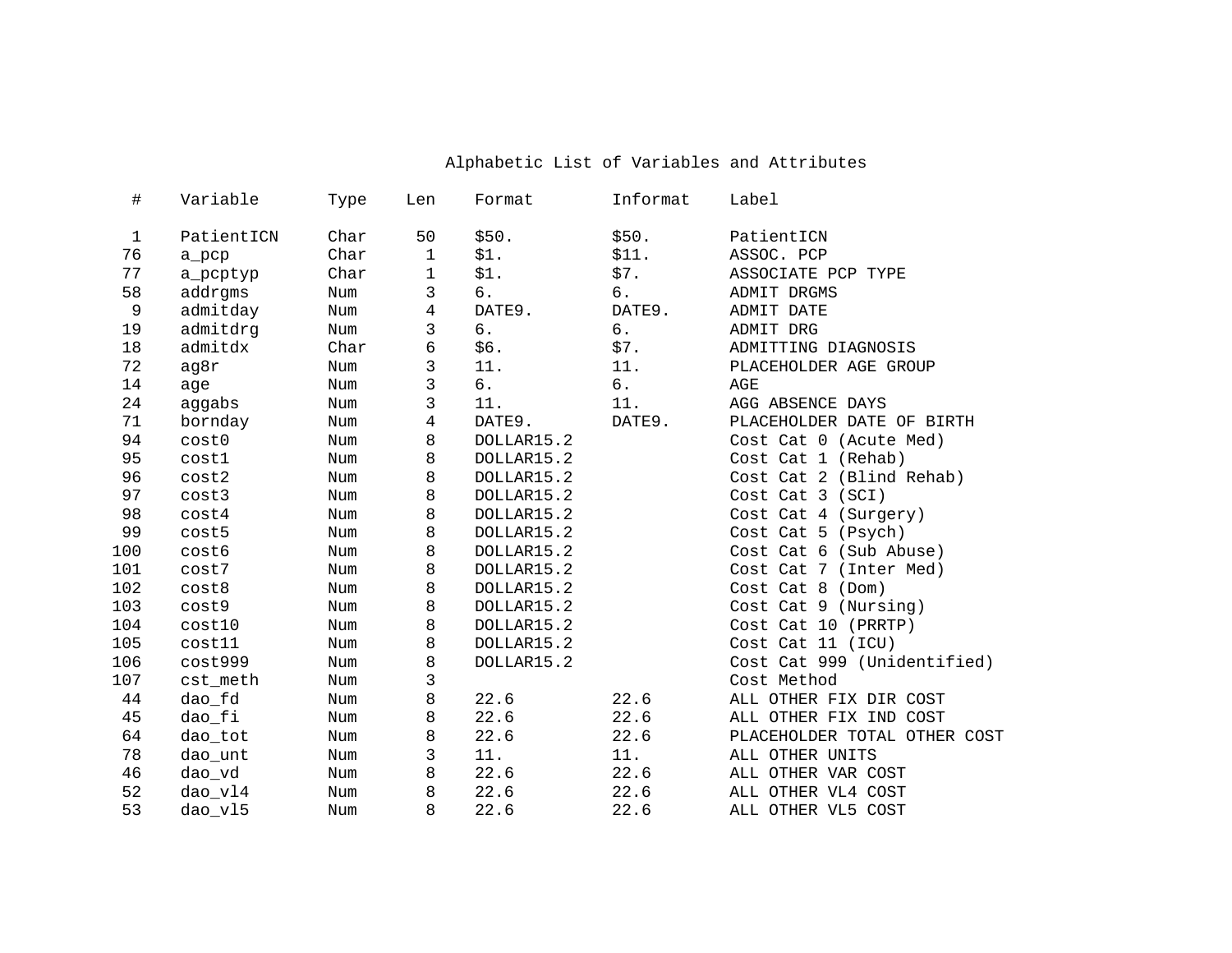| $\#$ | Variable  | Type | Len            | Format | Informat | Label                          |
|------|-----------|------|----------------|--------|----------|--------------------------------|
| 74   | days      | Num  | 4              | 11.    | 11.      | PLACEHOLDER DAYS               |
| 16   | dbedsect  | Char | 2              | \$2.   | \$2.     | PTF DISCH TRTNG SPCLTY         |
| 65   | dcst_fd   | Num  | 8              | 22.6   | 22.6     | PLACEHOLDER TOTAL FIX DIR COST |
| 66   | dcst_fi   | Num  | 8              | 22.6   | 22.6     | PLACEHOLDER TOTAL FIX IND COST |
| 68   | dcst_tot  | Num  | 8              | 22.6   | 22.6     | PLACEHOLDER TOTAL COST         |
| 67   | dcst_vd   | Num  | 8              | 22.6   | 22.6     | PLACEHOLDER TOTAL VAR COST     |
| 79   | dhomeox   | Num  | 3              | 22.6   | 22.6     | HOME OXYGEN                    |
| 21   | dis_dispo | Char | $\overline{a}$ | \$2.   | \$2.     | DISCHARGE DISPOSITION          |
| 22   | dis_place | Char | $\overline{2}$ | \$2.   | \$2.     | DISPOSITION PLACE              |
| 73   | disch     | Num  | 3              | 11.    | 11.      | PLACEHOLDER DISCHARGES         |
| 84   | dischmd   | Char | 11             | \$11.  | \$11.    | DISCHARGE MD                   |
| 10   | disday    | Num  | $\overline{4}$ | DATE9. | DATE9.   | DISCHARGE DATE                 |
| 85   | dismdnpi  | Char | 10             | \$10.  | \$15.    | DISCH MD NPI                   |
| 86   | dismdpt   | Char | 7              | \$7.   | \$7.     | DISCH MD PT                    |
| 33   | dlab_fd   | Num  | 8              | 22.6   | 22.6     | LAB FIX DIR COST               |
| 34   | dlab_fi   | Num  | 8              | 22.6   | 22.6     | LAB FIX IND COST               |
| 61   | dlab_tot  | Num  | 8              | 22.6   | 22.6     | PLACEHOLDER TOTAL LAB COST     |
| 36   | dlab_unt  | Num  | 4              | 11.    | 11.      | LAB TESTS                      |
| 35   | dlab_vd   | Num  | 8              | 22.6   | 22.6     | LAB VAR COST                   |
| 25   | dnur_fd   | Num  | 8              | 22.6   | 22.6     | BED DAY FIX DIR COST           |
| 26   | dnur_fi   | Num  | 8              | 22.6   | 22.6     | BED DAY FIX IND COST           |
| 59   | dnur_tot  | Num  | 8              | 22.6   | 22.6     | PLACEHOLDER TOTAL BED DAY COST |
| 28   | dnur unt  | Num  | 3              | 11.    | 11.      | <b>BED DAYS</b>                |
| 27   | dnur_vd   | Num  | 8              | 22.6   | 22.6     | BED DAY VAR COST               |
| 87   | dod_flag  | Char | $\mathbf{1}$   | \$1.   | \$1.     | DOD FLAG                       |
| 41   | dpha_fd   | Num  | 8              | 22.6   | 22.6     | PHA FIX DIR COST               |
| 42   | dpha_fi   | Num  | 8              | 22.6   | 22.6     | PHA FIX IND COST               |
| 63   | dpha_tot  | Num  | 8              | 22.6   | 22.6     | PLACEHOLDER TOTAL PHA COST     |
| 80   | dpha_unt  | Num  | 3              | 11.    | 11.      | PHA Units                      |
| 43   | dpha_vd   | Num  | 8              | 22.6   | 22.6     | PHA VAR COST                   |
| 47   | dpha_vs   | Num  | 8              | 22.6   | 22.6     | PHARMACY VARIABLE SUPPLY COST  |
| 81   | dprolbr   | Num  | 3              | 22.6   | 22.6     | Prosthetic Labor               |
| 82   | dprosupl  | Num  | 3              | 22.6   | 22.6     | Prosthetic Supply              |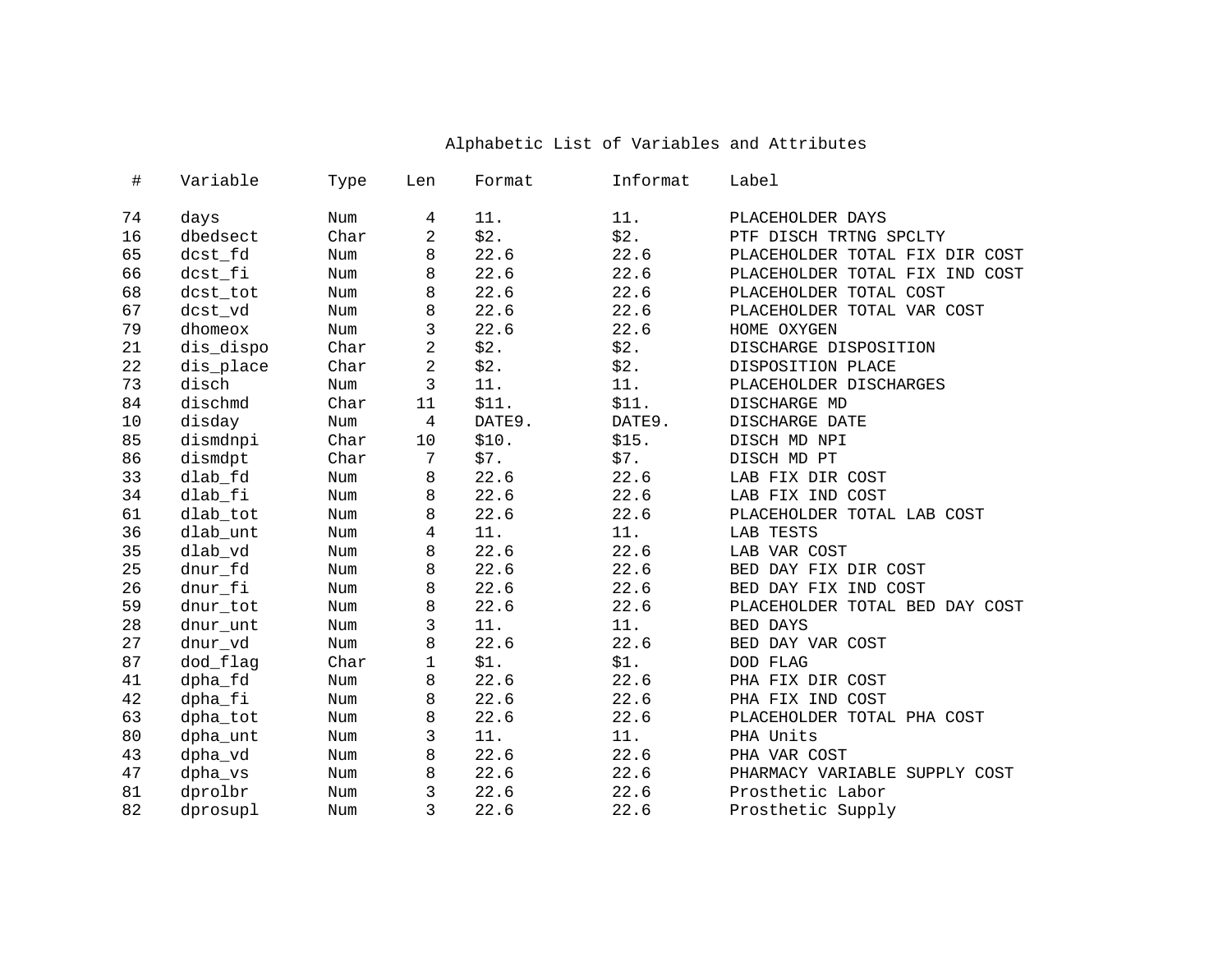| $\#$       | Variable         | Type | Len | Format  | Informat | Label                                 |
|------------|------------------|------|-----|---------|----------|---------------------------------------|
| 37         | drad_fd          | Num  | 8   | 22.6    | 22.6     | RAD FIX DIR COST                      |
| 38         | drad_fi          | Num  | 8   | 22.6    | 22.6     | RAD FIX IND COST                      |
| 62         | drad_tot         | Num  | 8   | 22.6    | 22.6     | PLACEHOLDER TOTAL RAD COST            |
| 40         | drad_unt         | Num  | 3   | 11.     | 11.      | RAD EXAMS                             |
| 39         | drad_vd          | Num  | 8   | 22.6    | 22.6     | RAD VAR COST                          |
| 50         | drad_vl4         | Num  | 8   | 22.6    | 22.6     | RAD VL4 COST                          |
| 51         | drad_v15         | Num  | 8   | 22.6    | 22.6     | RAD VL5 COST                          |
| 11         | drg              | Num  | 3   | б.      | б.       | DISCHARGE DRGMS                       |
| 29         | dsur_fd          | Num  | 8   | 22.6    | 22.6     | SUR FIX DIR COST                      |
| 30         | dsur_fi          | Num  | 8   | 22.6    | 22.6     | SUR FIX IND COST                      |
| 60         | dsur_tot         | Num  | 8   | 22.6    | 22.6     | PLACEHOLDER TOTAL SUR COST            |
| 32         | dsur_unt         | Num  | 3   | 11.     | 11.      | SUR OPERATING DAYS                    |
| 31         | dsur_vd          | Num  | 8   | 22.6    | 22.6     | SUR VAR COST                          |
| 48         | dsur_vl4         | Num  | 8   | 22.6    | 22.6     | SURG VL4 COST                         |
| 49         | dsur_v15         | Num  | 8   | 22.6    | 22.6     | SURG VL5 COST                         |
| 54         | dsurgimp         | Num  | 8   | 22.6    | 22.6     | SURGERY IMPLANT COST                  |
| 70         | dxlsf            | Char | 5   | \$5.    | \$6.     | PLACEHOLDER PRIMARY DX LOS            |
| 69         | dxprime          | Char | 5   | \$5.    | \$6.     | PLACEHOLDER PRINCIPAL DIAG            |
| 93         | eddisp           | Char | 1   | \$1.    | \$1.     | ED DISP CODE                          |
| 91         | eligibility      | Char | 3   | \$3.    | \$3.     | ELIGIBILITY CODE                      |
| $\,8\,$    | enc_num          | Char | 8   | \$8.    | \$11.    | ENCOUNTER NUMBER                      |
| 20         | enrlprty         | Char | 2   | \$2.    | \$2.     | ENROLL PRIORITY                       |
| 83         | extdte           | Num  | 3   | DATE9.  | DATE9.   | EXTRACT DATE                          |
| 122        | flag_extra       | Num  | 3   |         |          | Flag for the 193 records in DISCH but |
| not in TRT |                  |      |     |         |          |                                       |
| 7          | fp               | Num  | 3   | б.      | 6.       | FISCAL PERIOD                         |
| 6          | fу               | Num  | 3   | б.      | б.       | FISCAL YEAR                           |
| 75         | fydays           | Num  | 3   | 11.     | 11.      | PLACEHOLDER DAYS IN FY                |
| 23         | $_{\text{los}}$  | Num  | 4   | 11.     | 11.      | LENGTH OF STAY                        |
| 108        | $_{\text{los0}}$ | Num  | 3   | COMMA6. |          | Los Cat 0 (Acute Med)                 |
| 109        | $_{\rm los1}$    | Num  | 3   | COMMA6. |          | Los Cat 1 (Rehab)                     |
| 110        | loss2            | Num  | 3   | COMMA6. |          | Los Cat 2 (Blind Rehab)               |
| 111        | $_{\text{los}3}$ | Num  | 3   | COMMA6. |          | Los Cat 3 (SCI)                       |